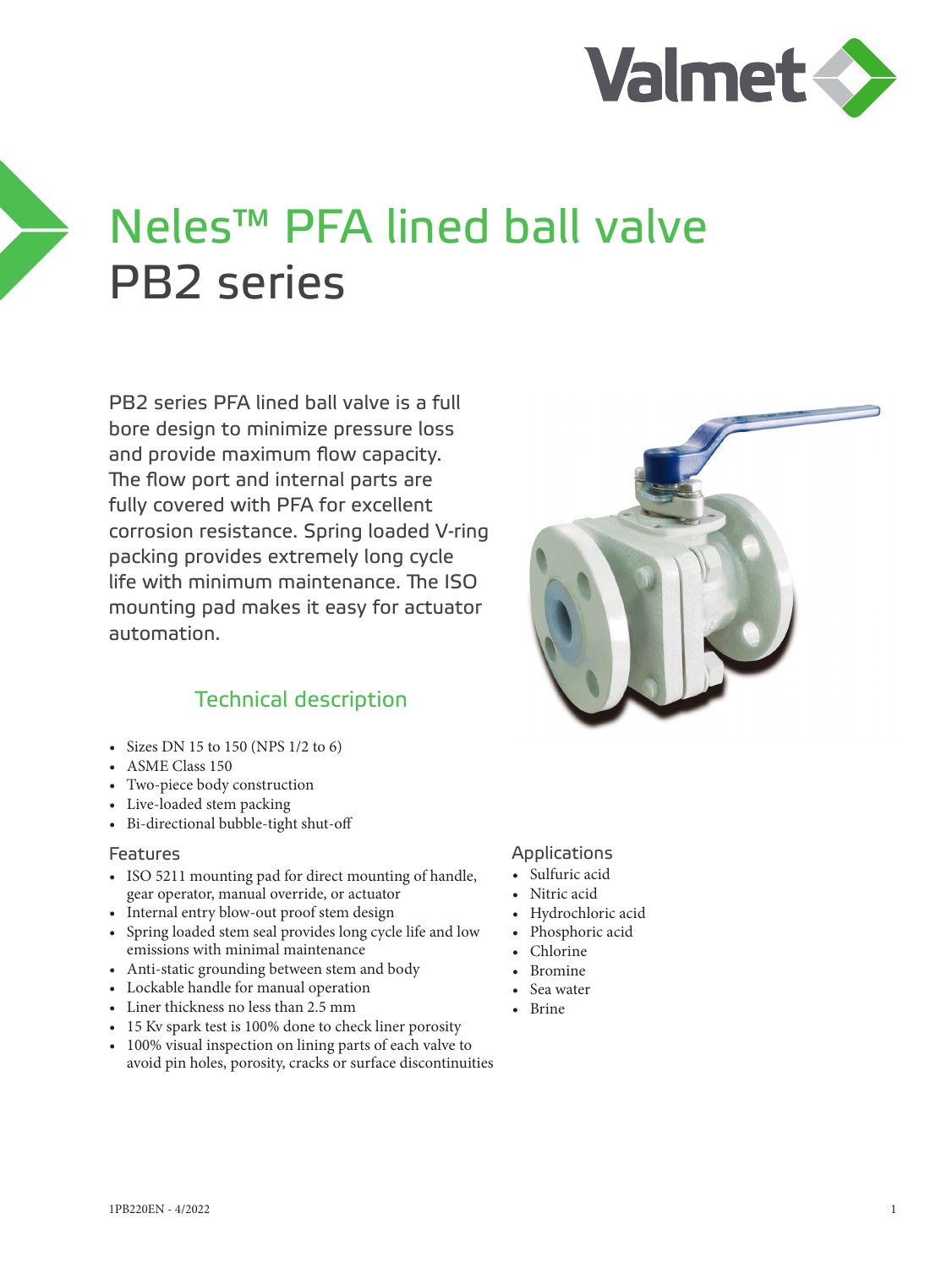## Exploded view and parts list



# Bill of material and parts list

|                | <b>Material</b>                |                                        |                        |  |  |  |
|----------------|--------------------------------|----------------------------------------|------------------------|--|--|--|
| Part no.       | Part name                      | Ductile iron                           | <b>Stainless steel</b> |  |  |  |
|                |                                | D2                                     | <b>S4</b>              |  |  |  |
| $\mathbf{1}$   | Body                           | ASTM A395 Ductile Iron+PFA             | ASTM A351 CF8+PFA      |  |  |  |
| $\overline{2}$ | Cap                            | ASTM A395 Ductile Iron+PFA             | ASTM A351 CF8+PFA      |  |  |  |
| 3              | Ball                           | ASTM A351 CF8+PFA or ASTM A276 304+PFA |                        |  |  |  |
| $\overline{4}$ | Stem                           | <b>ASTM A276 304+PFA</b>               |                        |  |  |  |
| 5              | Seat                           | <b>TFM 1600</b>                        |                        |  |  |  |
| 6              | Gland                          | ASTM A351 CF8                          |                        |  |  |  |
| 7              | Gland packing                  | PTFE                                   |                        |  |  |  |
| 8              | Handle                         | <b>ASTM A216 WCB</b><br>ASTM A351 CF8  |                        |  |  |  |
| 9              | Stop plate                     | <b>ASTM A276 304</b>                   |                        |  |  |  |
| 10             | Washer                         | <b>ASTM A276 304</b>                   |                        |  |  |  |
| 11             | $C$ -ring                      | <b>ASTM A276 304</b>                   |                        |  |  |  |
| 12             | Bolt                           | ASTM A193 Gr. B8                       |                        |  |  |  |
| 13             | Washer<br><b>ASTM A276 304</b> |                                        |                        |  |  |  |
| 14             | Gland bolt                     | ASTM A193 Gr. B8                       |                        |  |  |  |
| 15             | Body bolt                      | ASTM A193 Gr. B8                       |                        |  |  |  |
| 16             | Body nut                       | ASTM A194 Gr.8                         |                        |  |  |  |
| 17             | Washer                         | ASTM A276 304                          |                        |  |  |  |
| 18             | Anti-static spring             | <b>ASTM A313 302</b>                   |                        |  |  |  |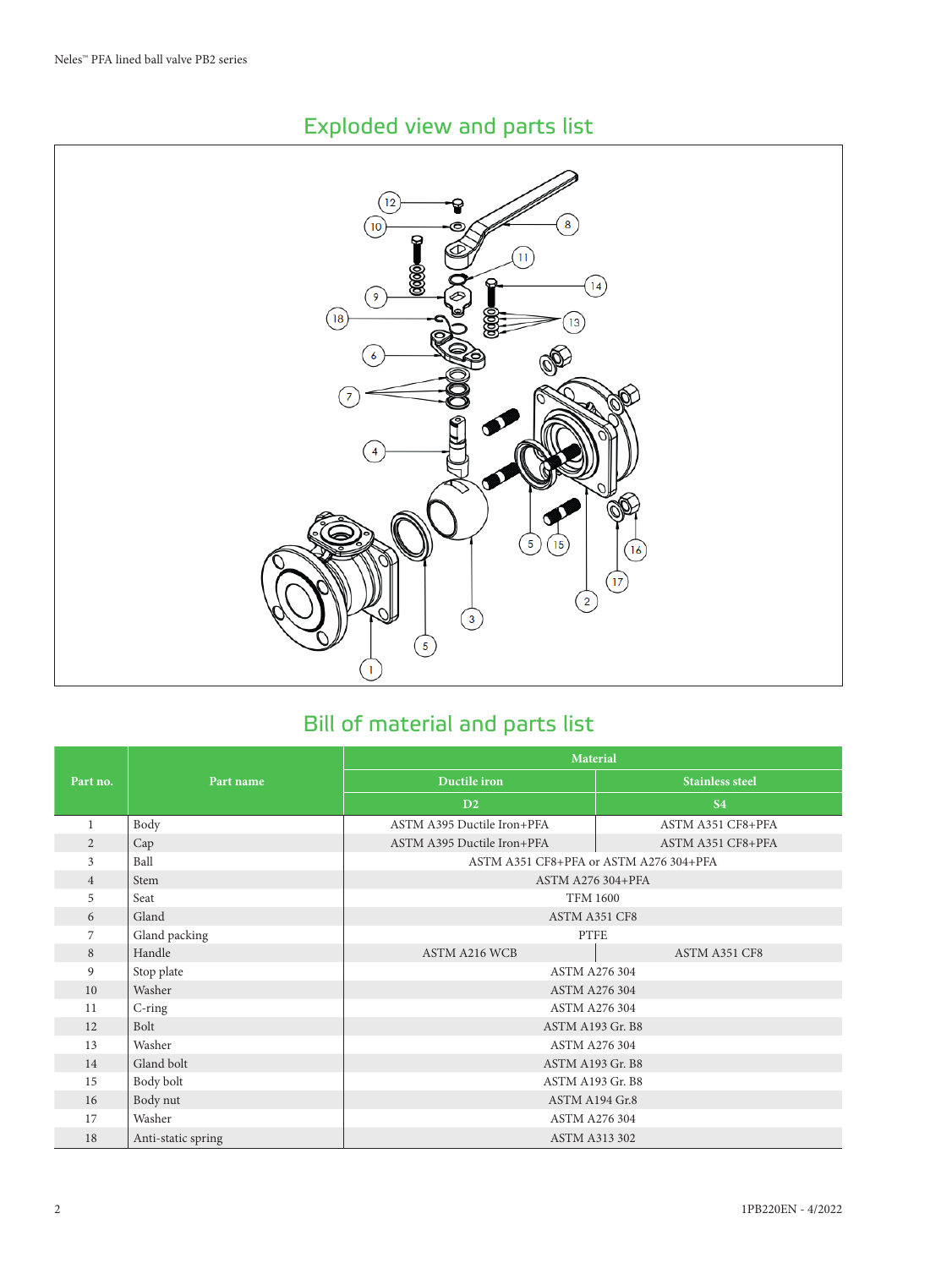### Technical specifications

| Nominal diameter:                | NPS $1/2 - 6$ |
|----------------------------------|---------------|
| Pressure rating:                 | Class 150     |
| Flange accommodation: ASME B16.5 |               |

Face to face length: ASME B16.10 Leakage rate: API598 Standards followed: ASME B16.34, ASME B16.10

#### Flow data

The table at right provides flow coefficients for PB2 series valves covered in this bulletin. Cv values represent the flow of water at +600 °F through the valve in US gallons per minute at a pressure drop of 1 psi. The metric equivalent, Kv, is the flow of water at  $+160^{\circ}$ C through the valve in cubic meters per hour at a pressure drop of 1 kg/cm2.

| Valve size<br><b>NPS</b> | Cv   | Kv   |
|--------------------------|------|------|
| 1/2                      | 19   | 16   |
| 3/4                      | 45   | 39   |
| 1                        | 88   | 76   |
| 11/2                     | 257  | 220  |
| $\overline{2}$           | 425  | 368  |
| 21/2                     | 783  | 677  |
| 3                        | 1053 | 902  |
| $\overline{4}$           | 2130 | 1843 |
| 6                        | 3000 | 2595 |

### Operating temperature & pressure

Valve ratings, indicated by solid lines in the chart, are based on differential pressure with the valve ball in the fully closed position. The dotted lines indicate temperatures where the pressure ratings change. The solid lines are the valve rating as established by the body material, seat and seal materials, and lining material. Ductile iron valves are rated to a minimum temperature of -10 °C. Low temperature limit for the TFM seat is -30 °C.



#### **Operating temperature & pressure**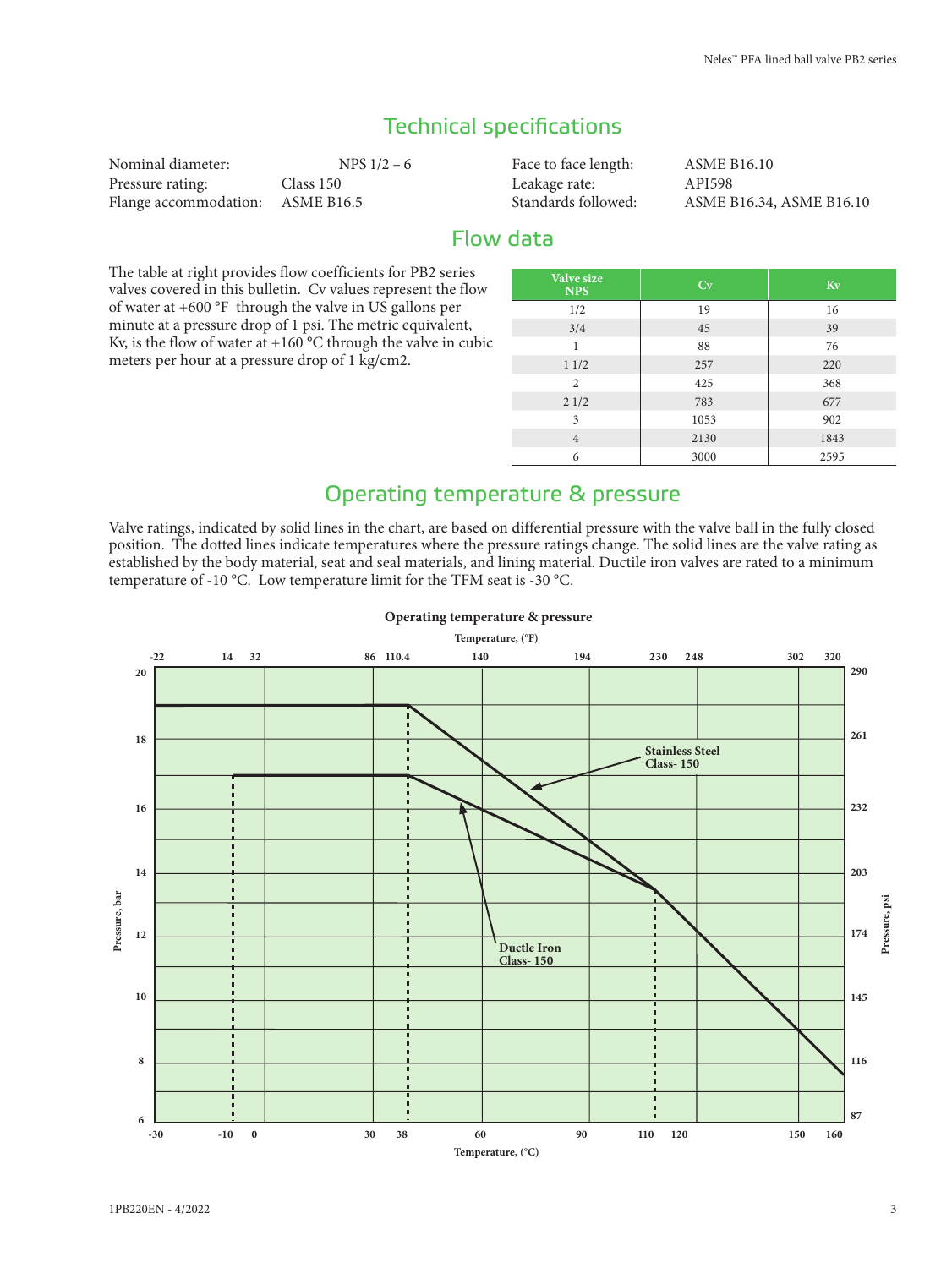## Valve torque data

Use this torque chart as a guide for actuator selection. The recommended minimum actuator torque includes a safety factor and is suitable for the maximum differential pressure of the fluid that the valve can withstand.

| <b>Valve size</b> | Recommended actuator torque |                |          |  |  |  |  |  |
|-------------------|-----------------------------|----------------|----------|--|--|--|--|--|
| <b>NPS</b>        | Nm                          | ft-lb          | kgf.cm   |  |  |  |  |  |
| 1/2               | 6                           | $\overline{4}$ | 56       |  |  |  |  |  |
| 3/4               | 7                           | 6              | 70<br>84 |  |  |  |  |  |
| 1                 | 8                           | 6              |          |  |  |  |  |  |
| 1.5               | 21                          | 15             | 210      |  |  |  |  |  |
| $\overline{2}$    | 35                          | 25             | 350      |  |  |  |  |  |
| 2.5               | 48                          | 35             | 490      |  |  |  |  |  |
| 3                 | 62                          | 45             | 630      |  |  |  |  |  |
| $\overline{4}$    | 76                          | 56             | 770      |  |  |  |  |  |
| 6                 | 364                         | 269            | 3705     |  |  |  |  |  |

## Actuator selection

Selected rack and pinion actuator sizes in the chart are based on 4 barg minimum air supply pressure. Selected spring return actuator size is suitable for fail open or fail close configuration.

| Valve size<br><b>NPS</b> | Recommended actuator model<br>4 bar air supply |                 |  |  |  |
|--------------------------|------------------------------------------------|-----------------|--|--|--|
|                          | <b>RNP DN00</b>                                | <b>RNP SR40</b> |  |  |  |
| 1/2                      | RNP <sub>40</sub>                              | <b>RNP 50</b>   |  |  |  |
| 3/4                      | <b>RNP 40</b>                                  | <b>RNP 50</b>   |  |  |  |
|                          | RNP 40                                         | <b>RNP 50</b>   |  |  |  |
| 1.5                      | <b>RNP 63</b>                                  | <b>RNP 80</b>   |  |  |  |
| $\overline{c}$           | <b>RNP 63</b>                                  | <b>RNP 90</b>   |  |  |  |
| 2.5                      | <b>RNP 80</b>                                  | <b>RNP 100</b>  |  |  |  |
| 3                        | <b>RNP 80</b>                                  | <b>RNP 100</b>  |  |  |  |
| $\overline{4}$           | <b>RNP 90</b>                                  | <b>RNP 110</b>  |  |  |  |
| 6                        | <b>RNP 150</b>                                 | <b>RNP 200</b>  |  |  |  |

.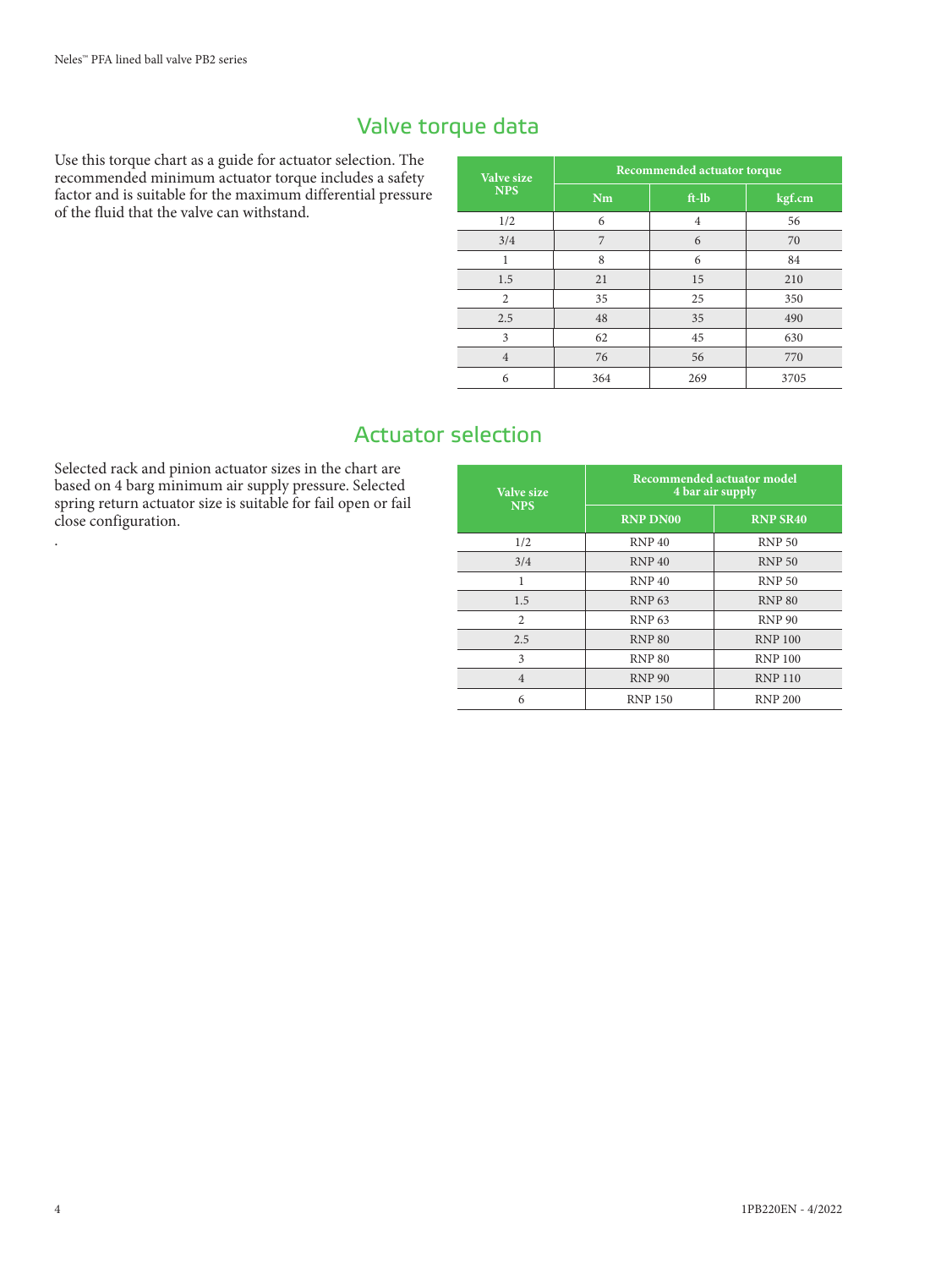## Dimensions



| Valve size      | <b>Dimensions</b> |     |                |          |       |     |     |       |                 | Weight    |
|-----------------|-------------------|-----|----------------|----------|-------|-----|-----|-------|-----------------|-----------|
| <b>NPS</b>      | $\Phi$ D          | A   | A <sub>1</sub> | $\Phi$ B | B1    | B2  | H   | E     | <b>ISO5211</b>  | <b>Kg</b> |
| $1/2$ "         | 15                | 108 | 48.1           | 88.9     | 65.8  | 106 | 83  | 145   | F <sub>04</sub> | 2.6       |
| 3/4"            | 20                | 117 | 50.8           | 98.6     | 67.9  | 108 | 84  | 145   | F04             | 3         |
| 1 <sup>11</sup> | 25                | 127 | 53.6           | 108      | 85.3  | 113 | 101 | 165   | F <sub>05</sub> | 4.5       |
| 11/2"           | 40                | 165 | 76.5           | 127      | 106.4 | 145 | 128 | 225   | <b>F07</b>      | 8.8       |
| 2"              | 50                | 178 | 81.2           | 152.4    | 119.1 | 148 | 136 | 225   | F <sub>07</sub> | 11.4      |
| 21/2"           | 65                | 190 | 88.3           | 177.8    | 158.5 | 179 | 168 | 350   | F <sub>07</sub> | 16        |
| 3"              | 80                | 203 | 101.5          | 190.5    | 186.2 | 230 | 177 | 350   | F <sub>07</sub> | 21.7      |
| 4"              | 100               | 229 | 91.5           | 228.6    | 228   | 228 | 233 | 400   | F10             | 33.7      |
| 6"              | 145               | 267 | 118.9          | 279.4    | 332   | 332 | 288 | 466.5 | F12             | 71.7      |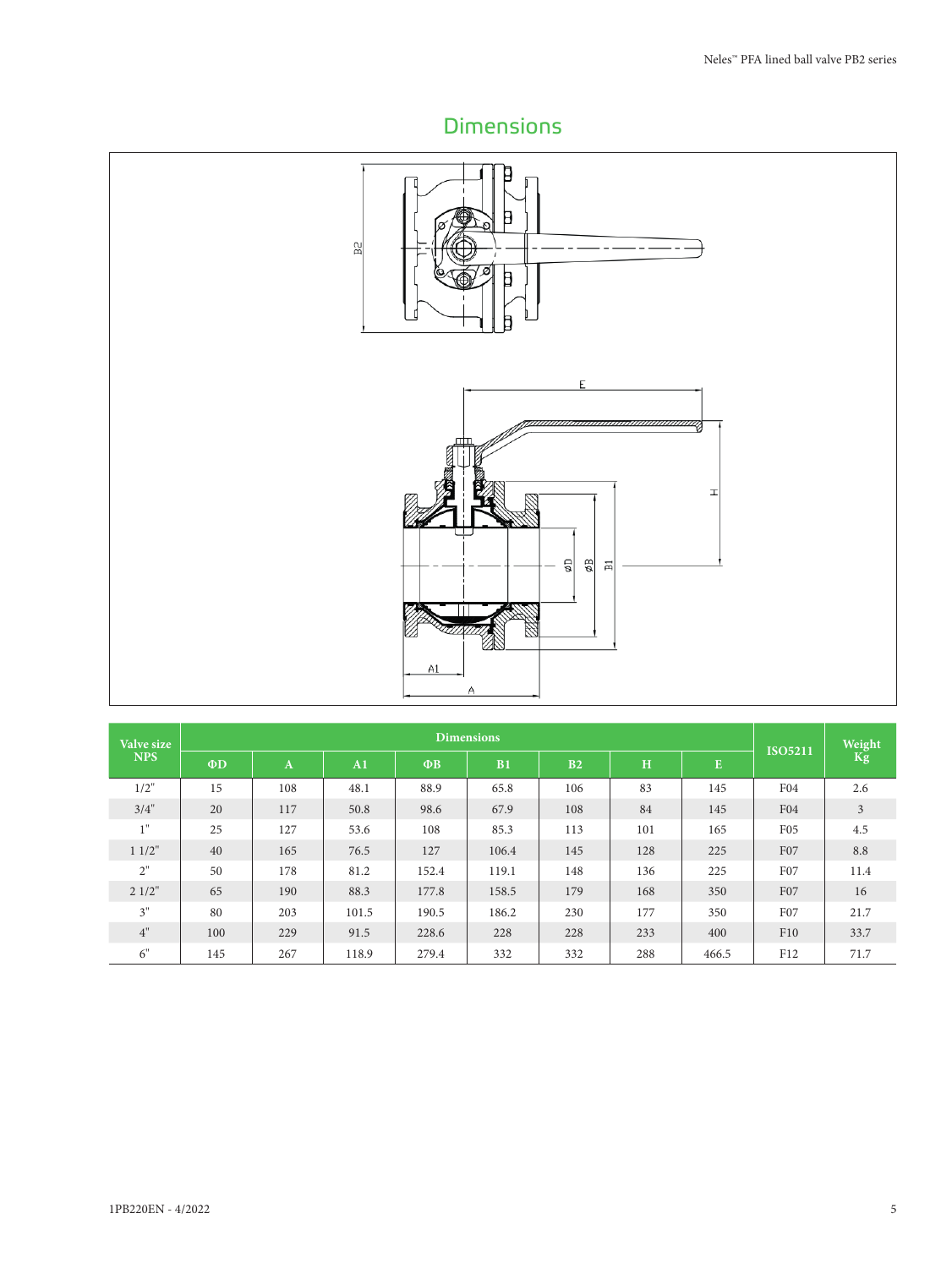### How to order

| P <sub>B2</sub> |  |  |  |  |
|-----------------|--|--|--|--|

| 1. sign         | Valve series & style                                       |                          | Material of body & trim       |             |             |  |  |
|-----------------|------------------------------------------------------------|--------------------------|-------------------------------|-------------|-------------|--|--|
| P <sub>B2</sub> | PFA lined ball valve, full bore, Face-to-face: ASME B16.10 | $5.$ sign                | <b>Body</b>                   | <b>Ball</b> | <b>Stem</b> |  |  |
|                 |                                                            | S <sub>4</sub>           | $CF8 + PFA$                   | $304 + PFA$ | $304 + PFA$ |  |  |
| 2. sign         | <b>Pressure rating</b>                                     | D2                       | $DI+PFA$                      | $304 + PFA$ | $304 + PFA$ |  |  |
| $\mathsf{C}$    | <b>ASME Class 150</b>                                      |                          |                               |             |             |  |  |
|                 |                                                            | 6. sign                  | <b>Material of seat</b>       |             |             |  |  |
| 3. sign         | <b>Construction</b>                                        | Ζ                        | <b>TFM 1600</b>               |             |             |  |  |
| A               | Standard construction, PFA lining.                         |                          |                               |             |             |  |  |
|                 |                                                            | $7.$ sign                | <b>Packing material</b>       |             |             |  |  |
| 4. sign         | <b>Size NPS</b>                                            | T                        | PTFE Live loaded packing      |             |             |  |  |
| 0H              | 1/2"                                                       |                          |                               |             |             |  |  |
| 3Q              | 3/4"                                                       |                          |                               |             |             |  |  |
| 01              | 1"                                                         | 8. sign                  | Version                       |             |             |  |  |
| 1H              | 11/2"                                                      | A                        | Model A                       |             |             |  |  |
| 02              | 2"                                                         |                          |                               |             |             |  |  |
| 2H              | 21/2"                                                      |                          |                               |             |             |  |  |
| 03              | 3"                                                         | 9. sign                  | <b>Additional requirement</b> |             |             |  |  |
| 04              | 4"                                                         | $\overline{\phantom{a}}$ | No                            |             |             |  |  |
| 06              | $6"$                                                       | LD                       | Locking device                |             |             |  |  |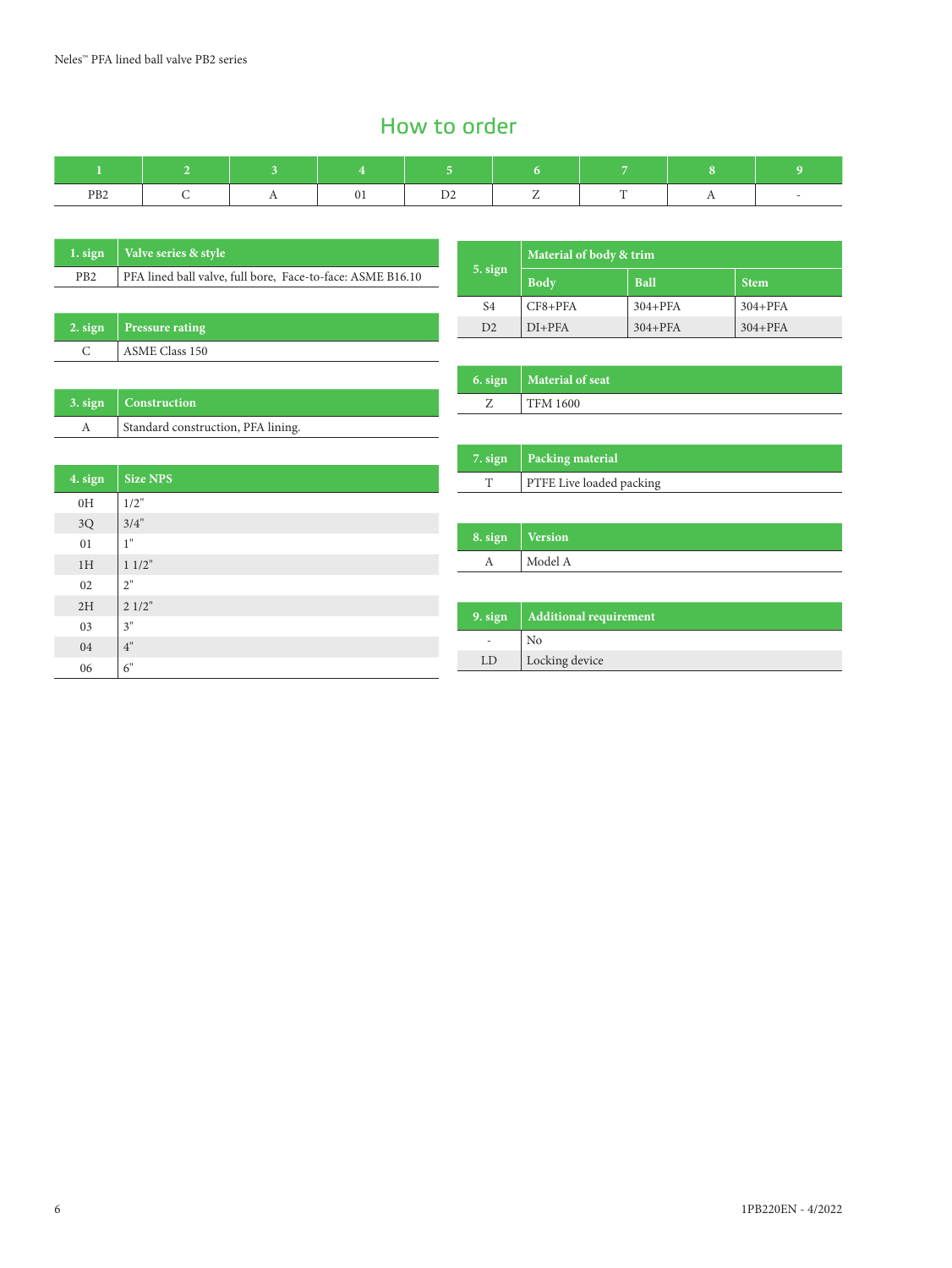Neles™ PFA lined ball valve PB2 series